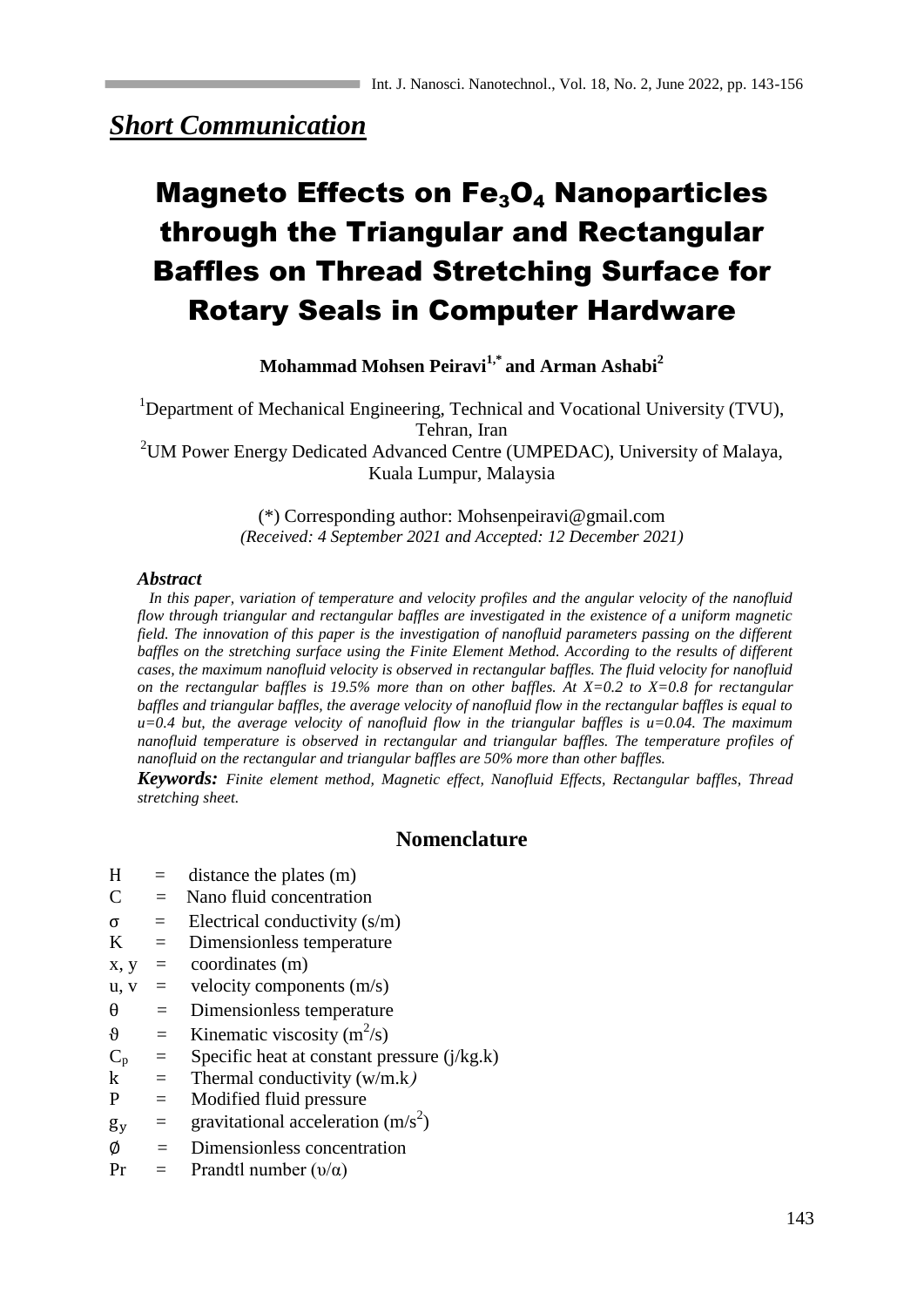- Nt = Thermo-phoretic parameter
- Nb = Brownian motion
- $T_c$  = temperature of the cold wall  $(K)$
- $\alpha$  = thermal diffusivity (m<sup>2</sup>/s)
- $\beta$  = thermal expansion (1/K)
- $\rho$  = density (kg/m<sup>3</sup>)
- $\mu$  = dynamic viscosity (kg/m. s)
- $v =$  kinematic viscosity (m<sup>2</sup>/s)
- $\Delta T =$  temperature difference (K)

## **1. INTRODUCTION**

 Thread stretching sheet with Different baffles is investigated with the steady-state two-dimensional flow of a micropolar/ classical Ferrofluid was assumed. A ferrofluid is a form of fluid in which microparticles of iron, magnetite, or cobalt exist.

 Ferrofluids are made-up of magnetic iron pieces suspended in oil, commonly kerosene, with a surfactant to prevent oleic acid. Ferrofluids are used in rotary seals for computer hardware and other rotating shaft motors.

 There is the main challenge between the nanofluid and nano-scale flow, so the physical properties and dynamical behavior of nanochannel flows have been practical applications in physics, chemistry, medicine, and electronics [1-3]. The flows inside nano-scale pores are also important due to their highly beneficial drag and heat transfer properties.

 Researchers [4] evaluated the impacts of different arrangements at threedimensional fibers on polymer matrix composite thermal conductivity under heat flux boundary conditions. The results signified that nondimensional temperature field in a PMC with the arrangement of a fiber, triplet, and triangular perpendicular to heat flux had a greater rate than a PMC with the arrangement of fibers along the way heat flux.

Scientists [5] presented the significance of the Hall current and Joule heating impacts on a peristaltic flow of a Rabinowitz fluid through a tapered tube. Scholars [6] studied the significance of partial slips and temperature jumps on the

heat and mass transfer of a boundary layer nanofluid flowing through a stretched or shrinking surface. Researchers [7] investigated a novel mathematical approach to the Kelvin Helmholtz instability (KHI) saturated in porous media with heat and mass transfer. Scientists [8] studied Hybrid conduction, convection, and radiation heat transfer simulation in a channel with a rectangular cylinder. Modeling fluid and temperature fields were used the lattice Boltzmann approach based on the D2Q9 scheme. In [9] scientists investigated that fins shape and arrangement effects on entropy generation and hybrid fluid-solid-fluid heat transfer in 3D multi-floors enclosure with heat flux boundary condition by lattice Boltzmann method (LBM). At Peiravi et al. [10] researched Nanoparticles distribution in multi-phase heat transfer between 3D cubical. The novelty of this paper is the simultaneous simulation of two separate multi-phase nanofluids in two 3D enclosures under a heat flux boundary condition.

 Abbasi et al. In [11] the effects of slip and convective boundary conditions are considered in the heat and mass transfer of MHD stagnation point flow of water-based nanofluids. The numerical results show that the velocity at a point for the stretching sheet decreases as the values increase, whereas temperature and nanoparticle concentration increase as the velocity slip parameter increases.

 Nanofluids are fluids containing Nano particle-sized fine particulate matter. Since these fluids have great heat transfer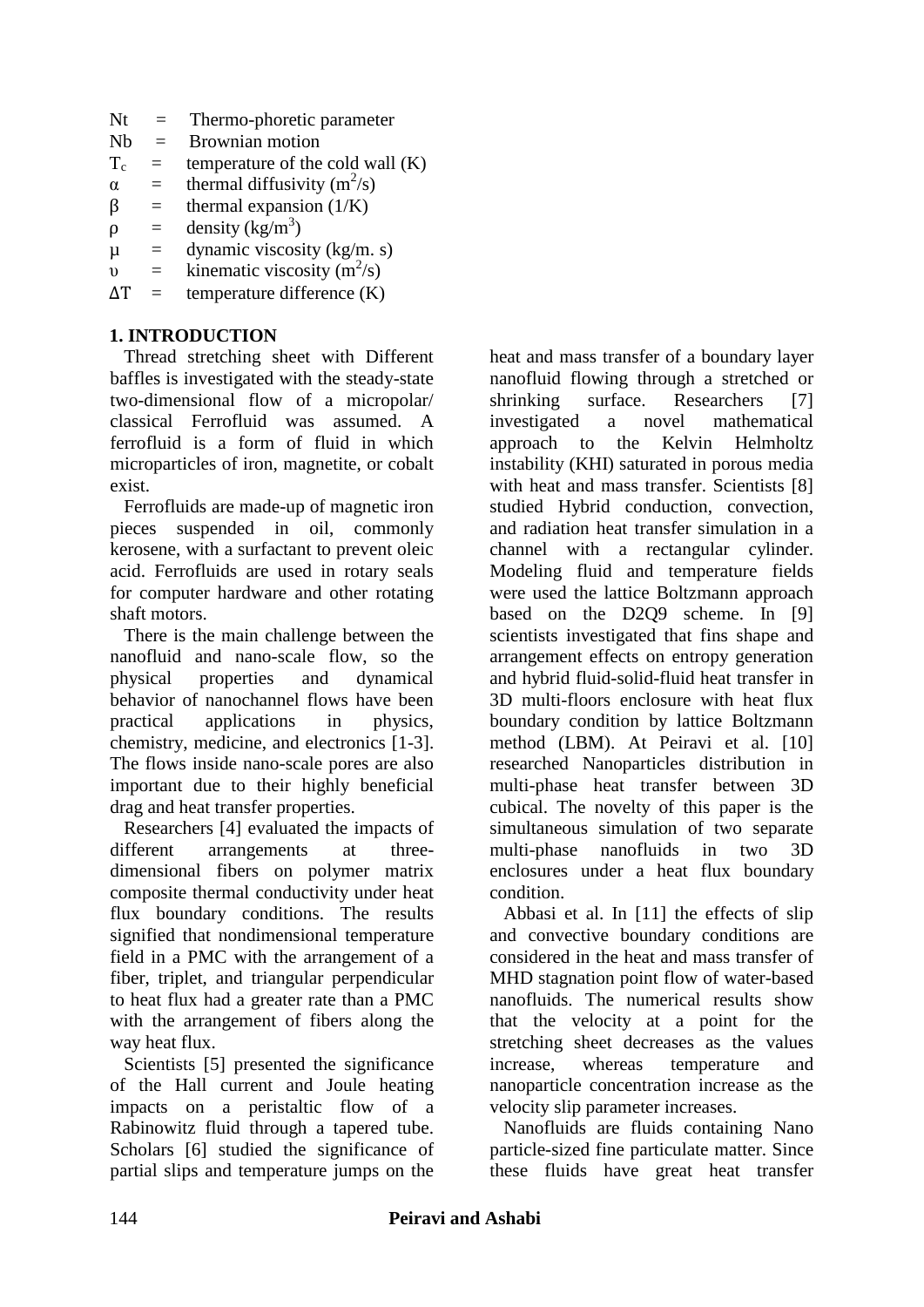potential, special attention has been paid to this group of fluids as heat transfer environments [12-15].

 Scholars in [16] numerically investigated the buoyant convective flow and thermal transport enhancement of Cu–H2O Nanoliquid in a differentially heated upright annulus having a thin baffle. Scientists [17] examined features of double stratification on stagnation point flow of Walter's B Nanoliquid driven through Riga surface. Researchers [18] surveyed the impact of variable magnetic field and chemical reaction of MWCNT/Fe3O4– water hybrid nanofluid over an exponentially shrinking porous sheet with slip boundary conditions. Scholars [19] described the laminar flow of a Nanoliquid in a trapezoidal cavity, in addition to measuring convective exchanges that take place there.

 Scientists [20] explored the comparative analysis of MoS2/C2H6O2 nanofluid and SiO2-MoS2/C2H6O2 hybrid nanofluid natural convective boundary layer flow through a stretching area. Researchers [21] investigated entropy generation of mixed convection for a lid-driven porous enclosure filled through a Nanoliquid and submitted to a uniform magnetic field.

 In this paper, variation of temperature and velocity in the x-direction and the angular velocity of the nanofluid flow through triangular and rectangular baffles are investigated in the existence of a uniform magnetic field. The innovation of this paper is to investigate parameters of nanofluid flow passing from the different baffles on the stretching surface.

## **2. PROBLEM DEFINITION**

 On a stretching sheet with 12 numbers with Different baffles in the  $y > 0$ direction, a steady-state two-dimensional flow of a micropolar/classical Ferrofluid is assumed in Fig.1. The triangular and rectangular baffles are used on the surfaces.

 Fig. 1 shows the unsmooth boundary, which is very similar to the fractal solution theory [22,23]. The flow of nanofluid is entered with 20-degree temperature and angular velocity 0 from 4 directions and passes through the baffles and surface. The surface temperature is 30 degrees and the surface is stretched by  $(UW(x) = ax, a>0)$ . The amount of velocity in the x-direction is 2m/s. In this article, the effect of the magnetic force is investigated on the surface.

 The simulation time was about two hours using system performance; CPU core i3, RAM 4GB.



*Figure 1. Schematic of the threated stretching surface.*

| <b>Table 1:</b> Properties of water and Fe3O4 |
|-----------------------------------------------|
| nanofluid at 20 degrees [24].                 |

|                                | $\rho(\text{kg/m}^3)$ | K(w/m.k) | ∽n       | σ    |
|--------------------------------|-----------------------|----------|----------|------|
|                                |                       |          | (j/kg.k) |      |
| Fe <sub>3</sub> O <sub>4</sub> | 5180                  | 17.65    | 104      | 250  |
| H2O                            | 997.1                 | 0.613    | 4179     | 0.05 |

 The finite element method is used to solve this article. Below, the governing equation for Ferrofluid is:

$$
\frac{d}{dt}(\rho_{nf}) = \nabla \cdot (\rho_{nf} v) \tag{1}
$$

$$
\rho_{nf} \left( \frac{dv}{dt} \right) = -\nabla_p + (2\mu_{nf} + \aleph) \nabla(\nabla \cdot v) - \n\left( \mu_{nf} + \aleph \right) \nabla \cdot (\nabla \cdot v) + \aleph(\nabla \cdot N) + j \cdot B + \n\rho_{nf} g
$$
\n(2)

$$
\rho_{nf}j\left(\frac{dN}{dt}\right) = \left(\varphi + \lambda + Y_{nf}\right)\nabla.\left(\rho_{nf}.\,N\right) -
$$
\n
$$
Y_{nf}\nabla.\left(\nabla.\,N\right) + \aleph(\nabla.\,v) - 2\aleph N + \rho_{nf}I
$$
\n(3)

where effective density, effective dynamic viscosity, and spin gradient viscosity are presented by Brinkman [25], Bourantas, and Loukopoulos [26], respectively:

$$
\rho_{nf} = (1 - \varphi)\rho_f + \varphi\rho_s \tag{4}
$$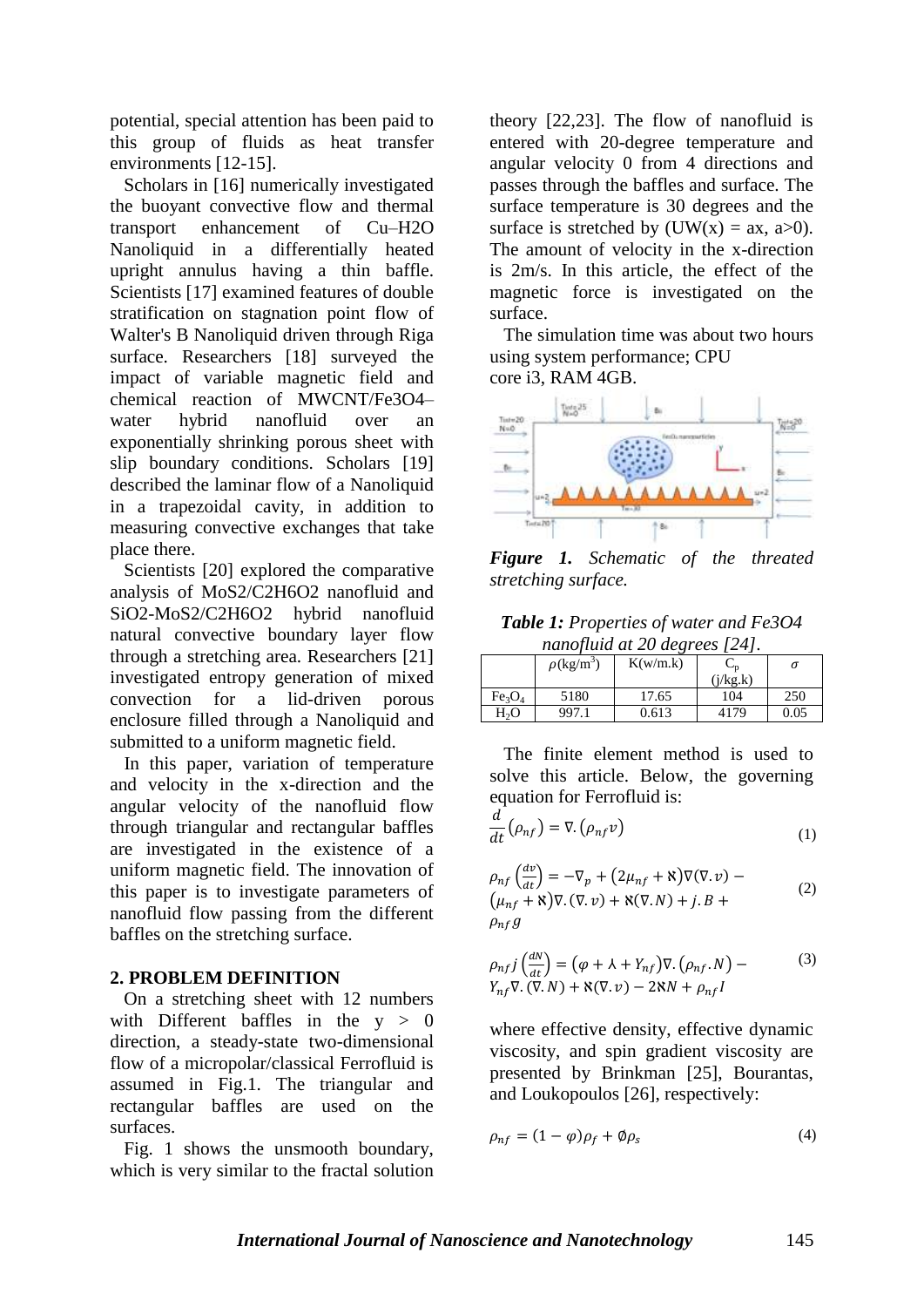$$
\mu_{nf} = \frac{\mu_f}{(1 - \varphi)^{2.5}}
$$
\n(5)

$$
Y_{nf} = \left(\mu_{nf} + \frac{N}{2}\right)j\tag{6}
$$

 In addition, flow is incompressible in the absence of external forces. Therefore, equations will be difficult to solve.

$$
\rho_{nf} \left( \frac{dv}{dt} + (v \cdot \nabla)v \right) = \n(\mu_{nf} + \aleph) \nabla^2 v + \aleph (\nabla \cdot N) + j \cdot B
$$
\n(7)

$$
\rho_{nf}j\left(\frac{dN}{dt} + (N.\nabla)N\right) \n= Y_{nf}.\nabla^2 N + \aleph(\nabla.\nu) - 2\aleph N
$$
\n(8)

and the body force is proposed as follows:

$$
j. B = -\sigma_{nf} B_0^2 v \tag{9}
$$

 The Ferrofluid electric conductivity represents as:

$$
\sigma_{nf} = \left[1 + \frac{3(\sigma - 1)\emptyset}{(\sigma + 2) - (\sigma - 1)\emptyset}\right] \sigma_f \tag{10}
$$

and the governing equations go to:

$$
\rho_{nf} \left( u \frac{du}{dx} + v \frac{du}{dy} \right)
$$
  
=  $\left( \mu_{nf} + \mathbf{x} \right) \frac{d^2 u}{dy^2} + \mathbf{x} \frac{dN}{dy} - \sigma_{nf} B_0^2 u$  (11)

$$
\rho_{nf} j \left( u \frac{dN}{dx} + v \frac{dN}{dy} \right) \n= Y_{nf} \frac{d^2N}{dy^2} - \aleph \left( 2N + \frac{du}{dy} \right)
$$
\n(12)

 The specific heat capacity and the effective thermal conductivity were researched by Din et al. [27].

$$
\rho_{nf} C_{p,nf} = \rho_s C_{p,s} + (1 - \phi) (\rho_f C_{p,f})
$$
\n(13)

$$
\frac{k_{nf}}{k_f} = \frac{k_s + 2k_f - 2\phi(k_f - k_s)}{k_s + 2k_f + \phi(k_f - k_s)}
$$
(14)

 The energy equation is represented as follows:

$$
u\frac{dT}{dx} + v\frac{dT}{dy} = \frac{k_{nf}}{C_{p,nf}}\frac{d^2T}{dy^2} - \frac{dq_r}{dy}
$$
 (15)

 It is stated according to Rosseland's approximation as:

$$
u\frac{dT}{dx} + v\frac{dT}{dy} = \frac{1}{C_{p,nf}} \left( k_{nf} + \frac{16\sigma^* T_{\infty}^3}{3k^*} \right) \frac{d^2T}{dy^2}
$$
 (16)

The boundary conditions are:

$$
u = au_w(x), v = v_w, at y = 0,
$$
  
\n
$$
u \leftrightarrow 0, y \to \infty
$$
\n(17)

$$
N = -\delta \frac{du}{dy} \quad at \quad y = 0, N \leftrightarrow 0, \quad y \to \infty \tag{18}
$$

$$
T = T_w, at \quad y = 0, \qquad T \leftrightarrow T_w, \quad y \to \infty \tag{19}
$$

 The velocity components are called in the x and y directions u and v, respectively, to familiarize ourselves with these calculations. The suction and injection are represented by the positive and negative values of the surface mass transfer velocity, vw. The angular velocity is denoted by N.  $\mu$  is dynamic viscosity, and  $\delta$  is a constant in the 0-1 range. When set to 0, the microelement is specified. If  $\delta = 1/2$ , the concentration of microelements was shown to be weak. Furthermore, when the turbulent boundary layer flow is required,  $\delta$ =1. j represents microelement inertia per unit mass, where is spin gradient viscosity. It is used similarity variables such as the following to make it easier to solve these nonlinear differential equations comfortably:

$$
\eta = y \sqrt{\frac{a}{v_f}}, \quad u = axF'(\eta), v = -\sqrt{av_f}F(\eta), \quad (20)
$$

$$
N = ax \sqrt{\frac{a}{v_f}}G(\eta, \quad \theta(\eta) = \frac{T - T_{\infty}}{T_w - T_{\infty}},
$$

 By substituting the variables (20) into the Eq. (11), (12), (16):

$$
\left(\frac{1}{(1-\phi)^{2.5}}+k\right)F'''(\eta) +
$$
\n
$$
\left(1-\phi+\phi\frac{\rho_s}{\rho_f}\right)F(\eta)F''(\eta) -
$$
\n
$$
\left(1-\phi+\phi\frac{\rho_s}{\rho_f}\right)F'^2(\eta) -
$$
\n
$$
M\left(1+\frac{3(\sigma-1)\phi}{\sigma+2-(\sigma-1)\phi}\right)F'(\eta) +
$$
\n
$$
kG'(\eta) = 0
$$
\n(21)

(13)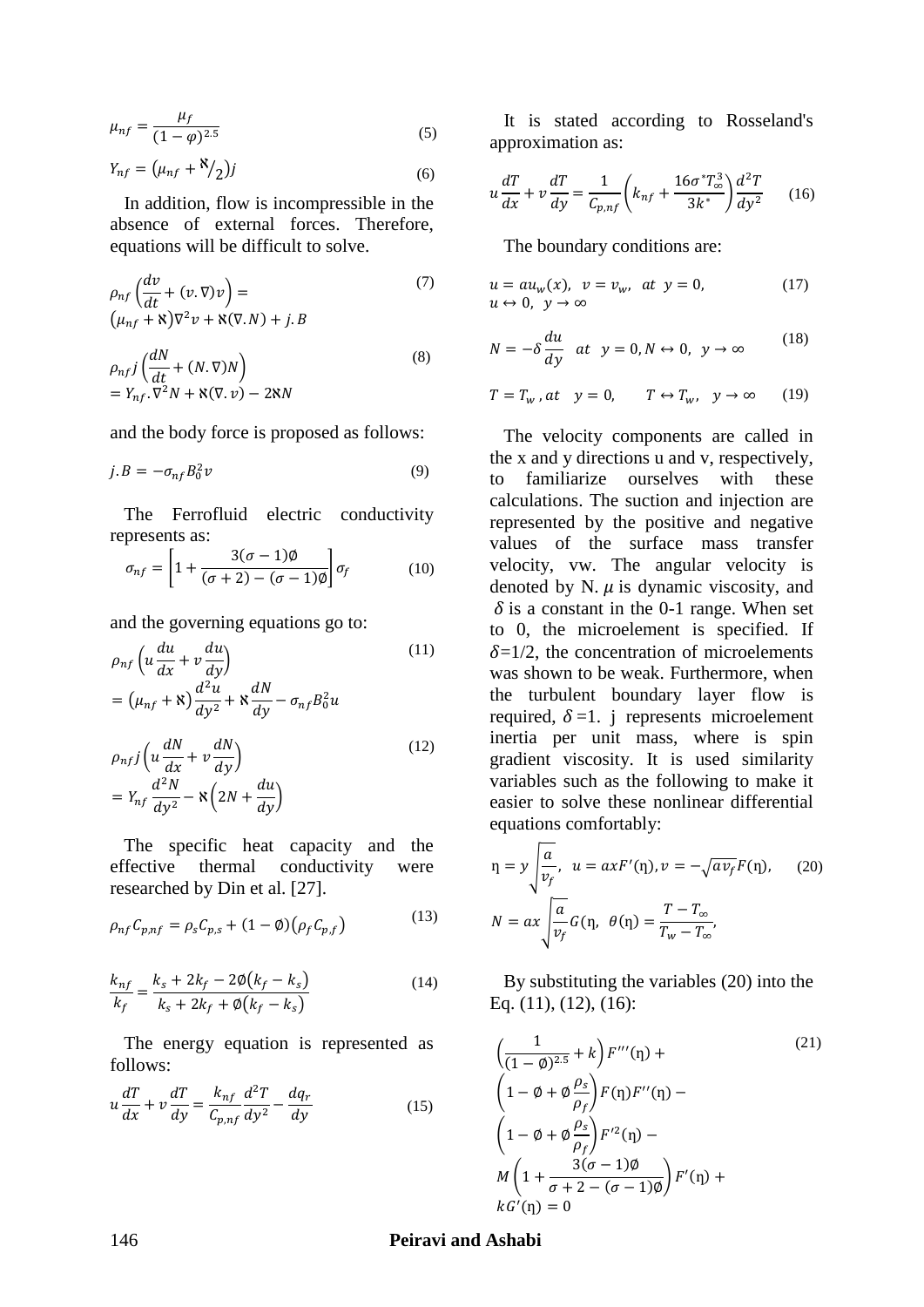$$
\left(\frac{1}{(1-\emptyset)^{2.5}} + \frac{k}{2}\right)G''(\eta) +
$$
\n
$$
\left(1 - \emptyset + \emptyset \frac{\rho_s}{\rho_f}\right)F(\eta)G'(\eta) -
$$
\n
$$
\left(1 - \emptyset + \emptyset \frac{\rho_s}{\rho_f}\right)F'(\eta)G(\eta) -
$$
\n
$$
k(2G(\eta) + F''(\eta)) = 0
$$
\n
$$
\frac{1}{Pr}\left(\frac{k_s + 2k_f - 2\emptyset(k_f - k_s)}{k_s + 2k_f + \emptyset(k_f - k_s)} + R\right)\theta''(\eta)
$$
\n
$$
+\left(1 - \emptyset + \frac{C_p\right)s}{C_p\right)F(\eta)\theta'(\eta) = 0
$$
\n(23)

and here are the new boundary conditions:

$$
F(\eta) = S, F'(\eta) = \alpha, G(\eta) = -\delta F''(\eta), \theta(\eta) = 1, at \eta = 0
$$
\n(24)

 $F'(\eta) \leftrightarrow 0, G(\eta) \leftrightarrow 0, \theta(\eta) \to 0 \text{ at } \eta \to \infty$  (25)

## **3. SIMULATION METHODOLOGY 3.1. Finite Element Method (FEM)**

 The finite Element Method is an important numerical method that one of the practical applications for this method is FlexPDE software, that is solved the nonlinear partial differential equations and ordinary differential equations. FlexPDE is a builder of scripted finite elements and a numeric solver. In other words, from a script written by the user. FlexPDE carries out the necessary operation to transform a description of a partial differential equation system into a finite element model, Resolve the system, and graphical and tabular results. The present simulation used 200 mesh cells.



*b) rectangular baffles near the bottom wall*



*d) Inverse rectangular baffles near the top Figure 2. Comparison of mesh geometry for threated stretching surface.*

 As it is clear, the largest grid of mesh is around the edges, because around the baffles the properties of Temperature and velocity of nanofluid flow change.

#### **3.2. Validation of Method**

 In this section, for validation, we compare our work with Jalili et al. [24]. The amount of computational error in our work is very low compared to others. The maximum number of errors happened at  $n=1.5$  and the minimum number of errors happened at  $\eta=1$ .

*Table 1. Comparison of temperature for present work and Jalili work [24] at*   $K=10, 8-0.5, \pm 0.02$ 

|                 | $\eta=1$ | $\Lambda$ – 10, 0 – 0.0, $\psi$<br>$\eta = 1.5$ | $-U.UJ.$<br>$\eta = 2$ | $\eta = 2.5$ |
|-----------------|----------|-------------------------------------------------|------------------------|--------------|
| Present<br>work | 1.5      | 0.72                                            | 0.31                   | 0.04         |
| Jalili [9]      | 1.7      | 0.75                                            | 0.35                   | 0.05         |

#### **4. RESULT AND DISCUSSION**

 The effect of velocity changes in the xdirection around the baffles has more value than the surrounding space. According to fig. 3, the amount of flow velocity is reduced by increasing the distance from the surface in the y-direction. Furthermore, the rate of nanofluids is high, and the flow is balanced on both sides of the surface.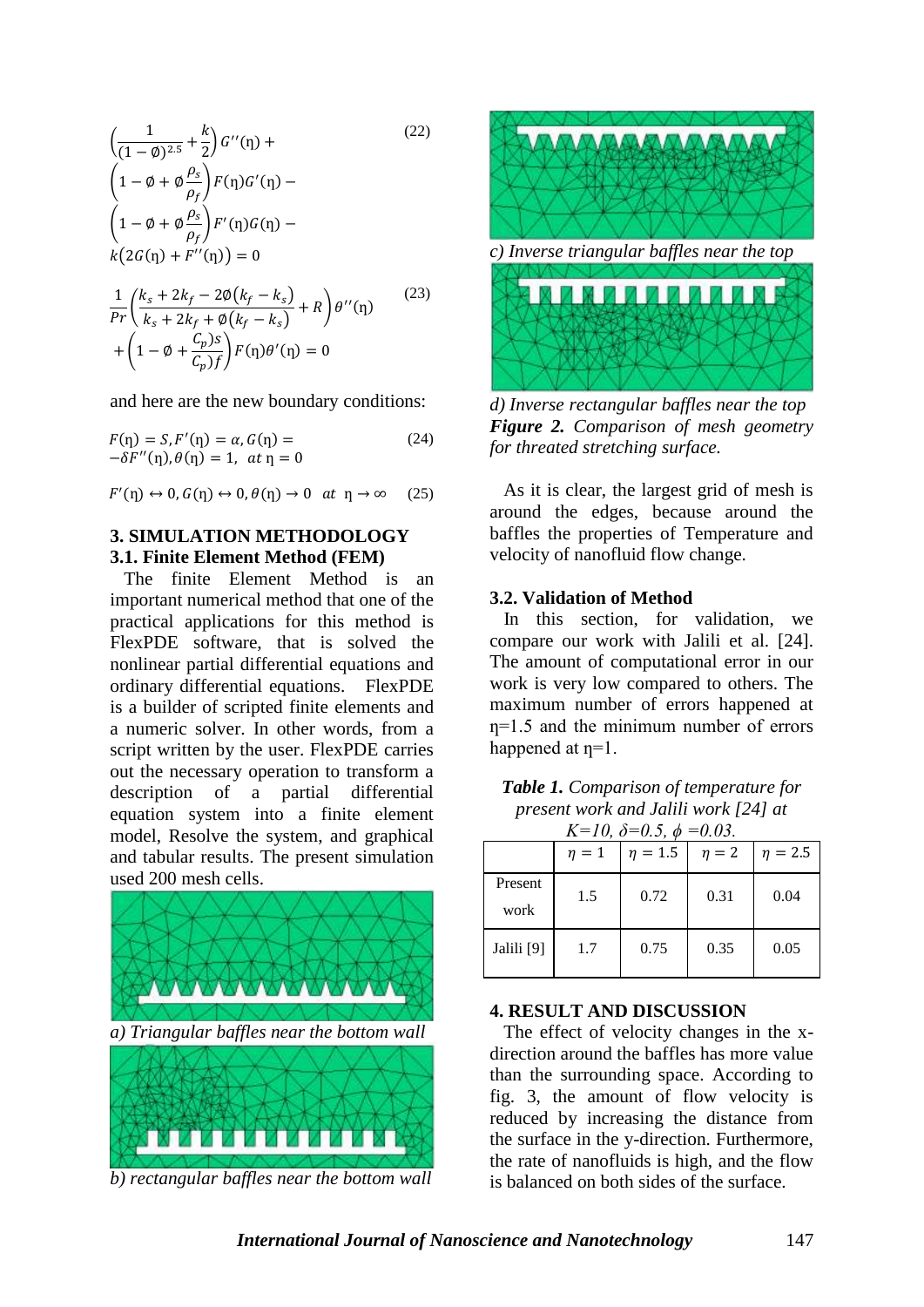

*d) Inverse rectangular baffles near the top Figure 3. Comparison of velocity changes in the X direction in different baffles for threated stretching surface.*

 Fig. 4 represented a variation of the angular velocity of the nanofluid flow through the surface. For the top baffles of the surface, the angular velocity values around that surface are very low, and the highest velocity values are observed at the end of the surface. According to Fig. 3, the angular velocity of nanofluid is very high around the baffles in the lower part of the surface, and the fluid flow particles orbit around the surface at high speeds. The fluid flow velocity is balanced in the entire space around the baffles.



*Figure 4. Comparison of angular velocity changes in different baffles for threated stretching surface.*

 Fig. 5 shows the temperature changes of nanofluid around the surface and the baffles. According to figs. (a and b), the volume of nanofluid flow at the beginning of the surface and around the first baffle has reached its maximum. The fluid flow is decreased slightly, and the temperature is balanced around the other edges. At the end of the page, the temperature gets maximum. According to figs (c and d), the nanofluid temperature is very high around the baffles and by increasing the distance from the baffles, the amount of temperature is reduced.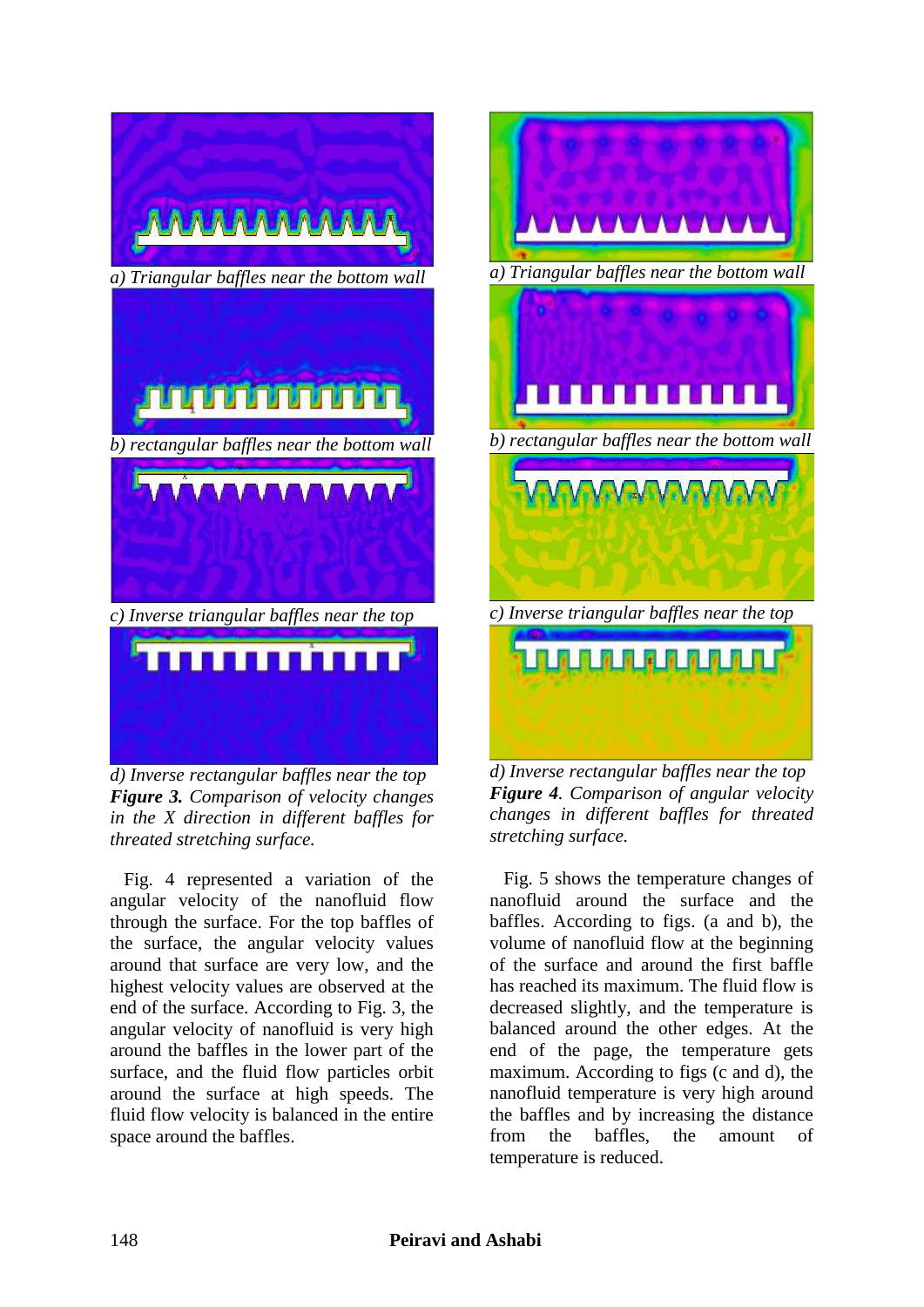

*Painted temperature contour Streamlines of temperature contour*

*Figure 5. Comparison of Temperature profiles for threated stretching surface with different baffles.*

 For your convenience Fig. 6 clearly shows the temperature vector grid as a vector grid for the purpose of simplification and clarity. Because a slowmoving surface travels at a slow pace, the nanofluid temperature motion vectors surrounding it have low velocity and temperature.



*a) Triangular baffles near the bottom wall*





*c) Inverse triangular baffles near the top*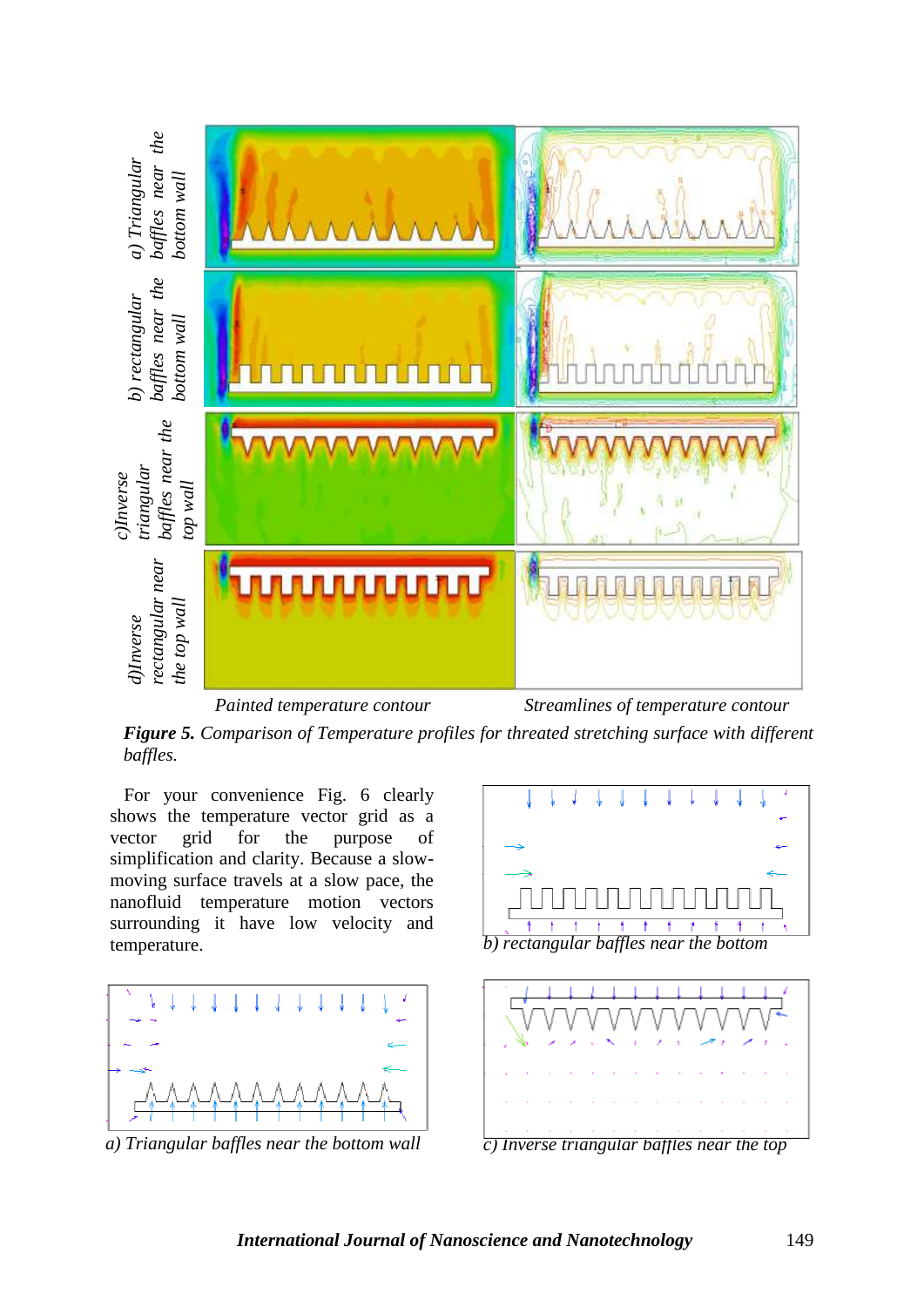

*d) Inverse rectangular baffles near the top Figure 6. comparison of the vector grid Temperature changes in different baffles for threated stretching surface*

 Aside from that, the increased concentration of vector grids of temperature surrounding the inverse rectangular baffles on the top wall results in an increase in the concentration of vector grids of temperature around the baffles. Because of this, these baffles have the ability to increase heat transfer to the surrounding environment.

 The temperature of the nanofluid is decreased from a maximum of 35 degrees to 26 degrees in Fig. 7, which shows baffles in the rectangular and triangular shapes. The quantity of fluid temperature in figures a-7 and b-7 is minimal at the start of the simulations. Baffles are used to lower the temperature of the flow from 35 degrees to 25 degrees by passing nanofluid flow through them. Figures c-7 and d-7 show that the nanofluid temperature remains constant throughout the baffles. The temperature has been raised to 35 degrees .



*a) Triangular baffles near the bottom wall*



*b) rectangular baffles near the bottom wall*



*c) Inverse triangular baffles near the top*



*d) Inverse rectangular baffles near the top Figure 7. Comparison of the Temperature changes in different baffles for threated stretching surface.*

 Figure 8 shows that the flow rate of nanofluid is initially low owing to the usage of rectangular and triangular baffles. However, after passing through the other baffles, the flow rate of nanofluid increases and ultimately reaches a value of 2 from a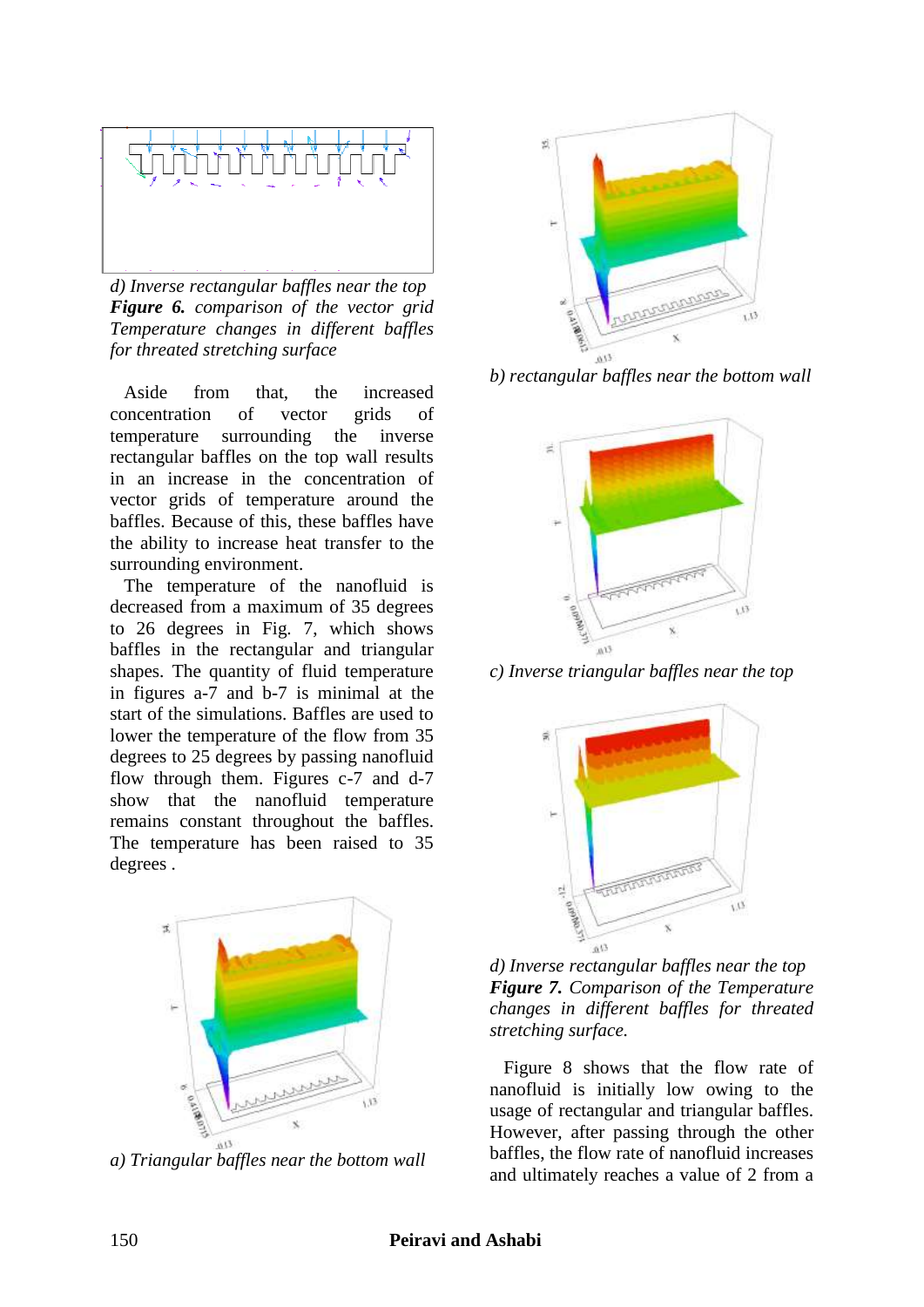value of 0. In combination with Figures a-8 and b-8, it can be shown that the nanofluid velocity rises in the direction of the y-axis. It is important to raise the amount of velocity from  $u=0.1$  to  $u=2$  in order to get the desired result.



*a)Triangular baffles near the bottom wall*



*b)rectangular baffles near the bottom wall*



*c) Inverse triangular baffles near the top*



*d) Inverse rectangular baffles near the top Figure 8. Comparison of velocity (u) changes in different baffles for threated stretching surface.*

As shown in Fig.9, the velocity changes in rectangular and triangular baffles for a similar stretched surface generate a considerable difference in the surface length. The nanofluid velocity in the center of the surface (b-9) in the rectangular baffles above the surface (b-9) is significantly greater than the nanofluid velocity at both the beginning and the end of the surface. The average velocity of nanofluid flow in rectangular baffles is u=0.4 for rectangular baffles and triangular baffles from  $X=0.2$  to  $X=0.8$  for rectangular baffles and triangular baffles.

 Figures c-9 and d-9 show how the air velocity changes when the triangular and rectangular baffles are attached opposing sides of the surface. The velocity in the first baffle achieves its greatest value when operating in triangular baffle mode at X=0. Despite the fact that the entire amount of value is 21, the value of velocity in the x-direction for the first baffle in the case of rectangular baffles is 1.3 (m/s) despite the fact that the total amount of value is 21. Between the  $X=0.2$  and  $X=0.8$ , there is no variation in velocity, and the value of velocity between these two places is equal to zero. In the presence of triangle baffles, the rate of nanofluid flow velocity is larger than the rate of nanofluid flow velocity at rectangular baffles.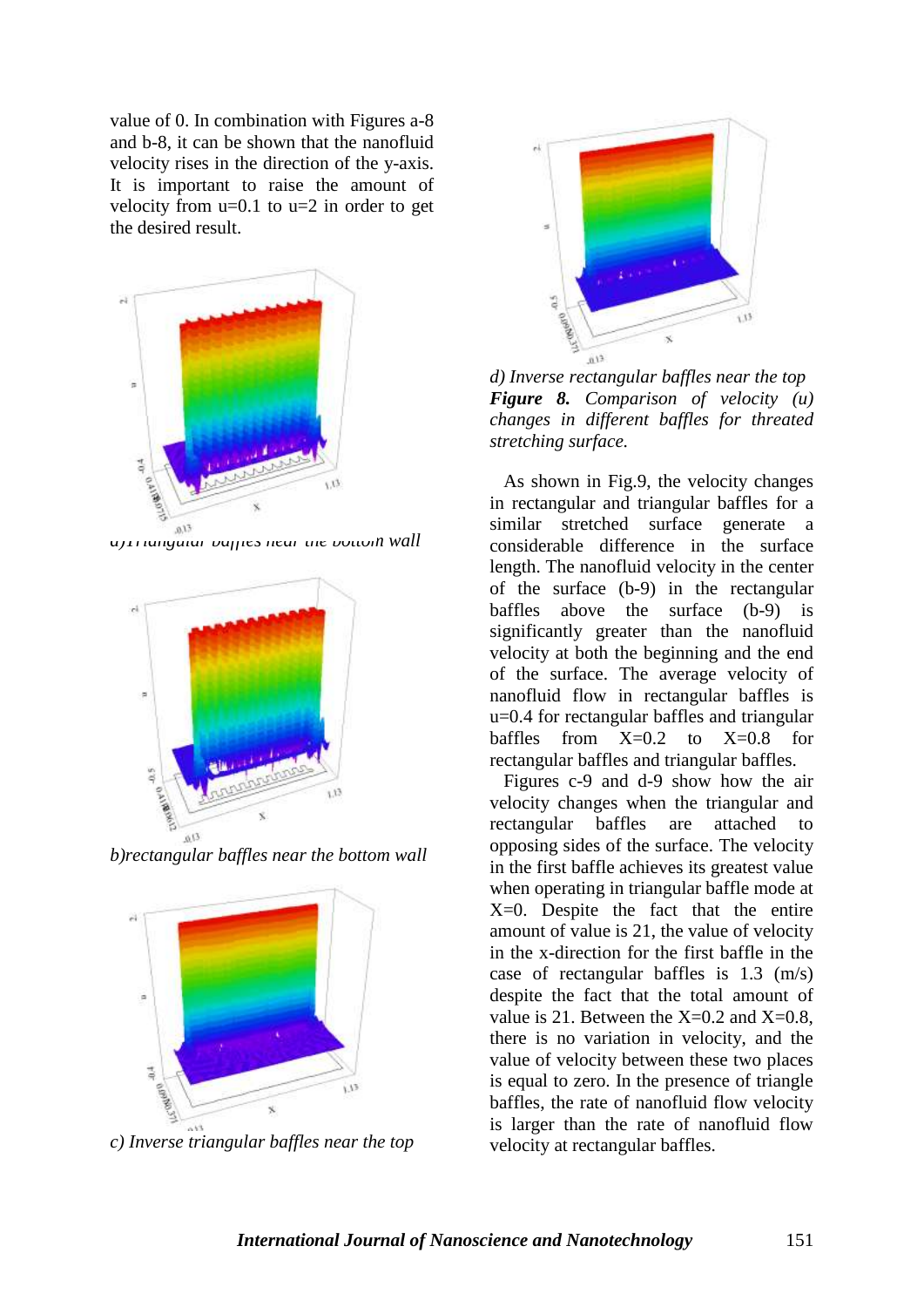



*a) Triangular baffles near the bottom wall*

*b) rectangular baffles near the bottom wall*



*c) Inverse triangular baffles near the top wall. d) Inverse rectangular baffles near the top wall.*

*Figure 9. Comparison of velocity (u) changes in in rectangular and triangular baffles for threated stretching surface.*

 Fig. 10 shows the temperature change of the nanofluid flow around the triangular and rectangular baffles. The first baffle, depicted in figures a-10 and b-10, includes the nanofluids with the maximum temperature of 34 degrees in the X=0.1 direction. When the water is 30 degrees, the temperature is uniformly spread throughout the liquid's surface.

 It can be seen that the temperature of nanofluids rises from  $X=0$  to  $X=1$ , as can be seen in the previous figure. The highest

temperature is T=30 degrees Celsius, and the lowest temperature is T=20 degrees Celsius. T=30 degrees Celsius is the maximum temperature. The wide variation in temperature is most noticeable in the rectangular and triangular baffles, which are particularly noticeable. According to Table 3, the rectangular baffles exhibit the greatest amount of nanofluid velocity. On the rectangular baffles, the fluid velocity for nanofluid is 19.5 percent greater than the fluid velocity on the other baffles.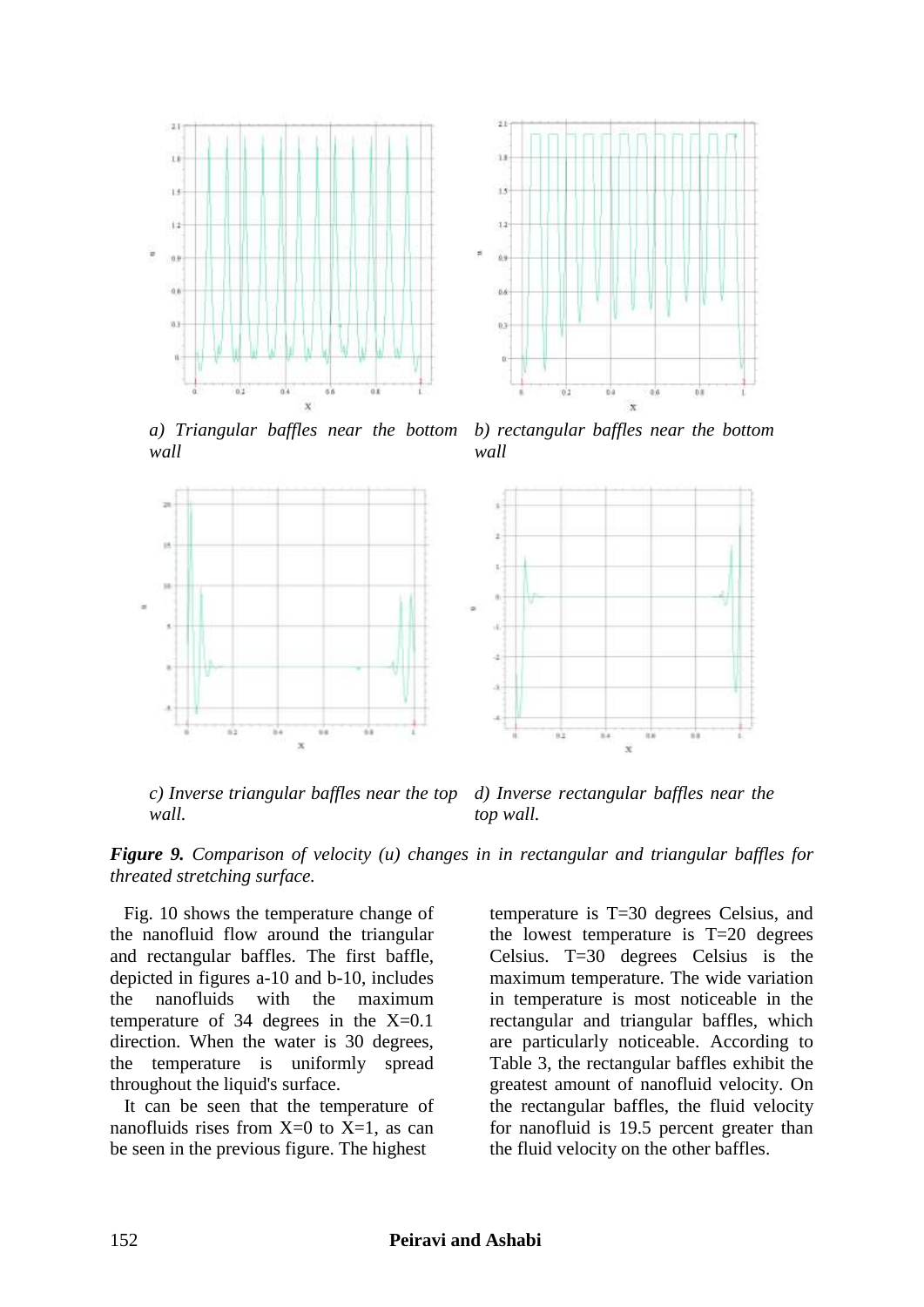

*a) Triangular baffles near the bottom wall b) rectangular baffles near the bottom wall*



*c) Inverse triangular baffles near the top wall d) Inverse rectangular baffles near the top wall*

*Figure 10. Comparison of temperature changes in in rectangular and triangular baffles for threated stretching surface.*

| X   | $u_{Triangular\,$ baffle | $u_{Rectangular\,$ | $u_{inverse\, rectangular}$ | $u_{inverse\ triangular}$ |
|-----|--------------------------|--------------------|-----------------------------|---------------------------|
| 0.0 |                          |                    |                             |                           |
| 0.2 | 0.28                     | 1.17               | 0.34                        | 1.10                      |
| 0.3 | 1.55                     | 1.95               | 1.43                        | 1.54                      |
| 0.5 | 0.02                     | 0.42               | 0.12                        | 0.35                      |
| 0.8 | 0.17                     | 1.36               | 0.19                        | 1.26                      |
|     |                          |                    |                             |                           |

*Table 3. Numerical comparison of nanofluid velocity between different baffles.*

 Regarding table 4, the maximum of nanofluid temperature is observed in rectangular and triangular baffles.

 The fluid temperature for nanofluid on the rectangular and triangular baffles is 50% bigger than other baffles.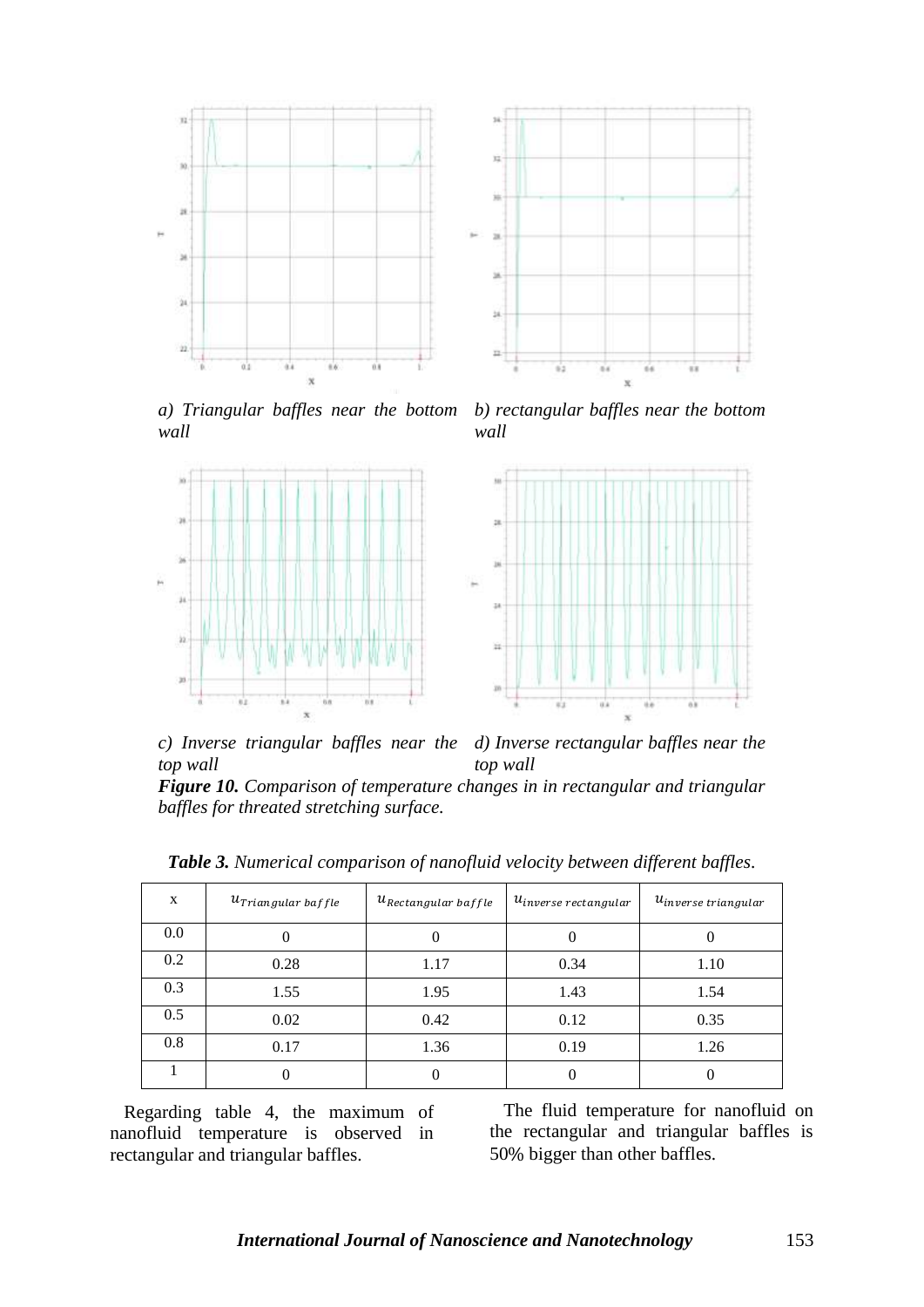| X   | $T_{Triangular\, \, baffle}$ | $T_{Rectangular\, \emph{baffle}}$ | $T_{inverse\, rectangular}$ | $T_{\it inverse\ triangular}$ |
|-----|------------------------------|-----------------------------------|-----------------------------|-------------------------------|
| 0.0 | 22.07                        | 22.08                             | 20.01                       | 20.01                         |
| 0.2 | 27.32                        | 27.26                             | 26.66                       | 22.30                         |
| 0.3 | 27.66                        | 27.65                             | 30.01                       | 29.10                         |
| 0.5 | 28.53                        | 28.64                             | 21.05                       | 21.18                         |
| 0.8 | 29.72                        | 29.72                             | 27.30                       | 21.46                         |
|     | 30.21                        | 30.16                             | 20.70                       | 20.99                         |

*Table 4. Numerical comparison nanofluid temperature between different baffles.*

## **5. CONCLUSION**

 In this paper, variation of temperature and velocity in the x-direction and the angular velocity of the nanofluid flow through triangular and rectangular baffles are investigated in the existence of a uniform magnetic field. Moreover, the two-scale fractal calculus can model the effect of the Nanoparticles' size and distribution of the flow properties. So, the two-scale transform can approximately convert the fractional calculus into its traditional partner, making the two-scale thermodynamics much more promising.

 The innovation of this paper is to investigate parameters of nanofluid flow passing from the different baffles on the stretching surface. The surface is affected by the flow of magnetism. The finite Element Method is selected for solving governing equations.

The summary of the critical results is represented as follows:

- The effect of velocity changes in the x-direction around the baffles has more value than the surrounding space. The amount of flow velocity is reduced by increasing the distance from the surface in the y-direction.
- In the angular velocity of nanofluids in the lower part of the surface, the angular velocity of nanofluids is very high around the baffles and the fluid flow particles orbit around the board at high speeds. The fluid flow

velocity in the entire space around the baffles is balanced.

- The volume of nanofluid flow at the beginning of the surface and around the first baffle is very high and has reached its maximum limit. The fluid flow is decreased slightly, and the temperature is balanced around the other edges and the whole surface space as the fluid flow exceeds the baffle.
- In the rectangular baffles above the surface, the nanofluid velocity in the middle of the surface has higher values than at the beginning and end of the surface. At  $X=0.2$  to  $X=0.8$  for rectangular baffles and triangular baffles, the average velocity of nanofluid flow in the rectangular baffles is equal to  $u=0.4$  but the average velocity of nanofluid flow in the triangular baffles is equal to u=0.04. The fluid velocity for nanofluid on the rectangular baffles is 19.5% bigger than other baffles.
- In all the triangular and rectangular baffles on the surface, the highest nanofluids temperature is in the first fin, and its value is equal to 34 degrees in  $X=0.1$ . The temperature is balanced all around the surface and has a value of 30 degrees.
- Maximum nanofluid temperature occurs in the rectangular baffles near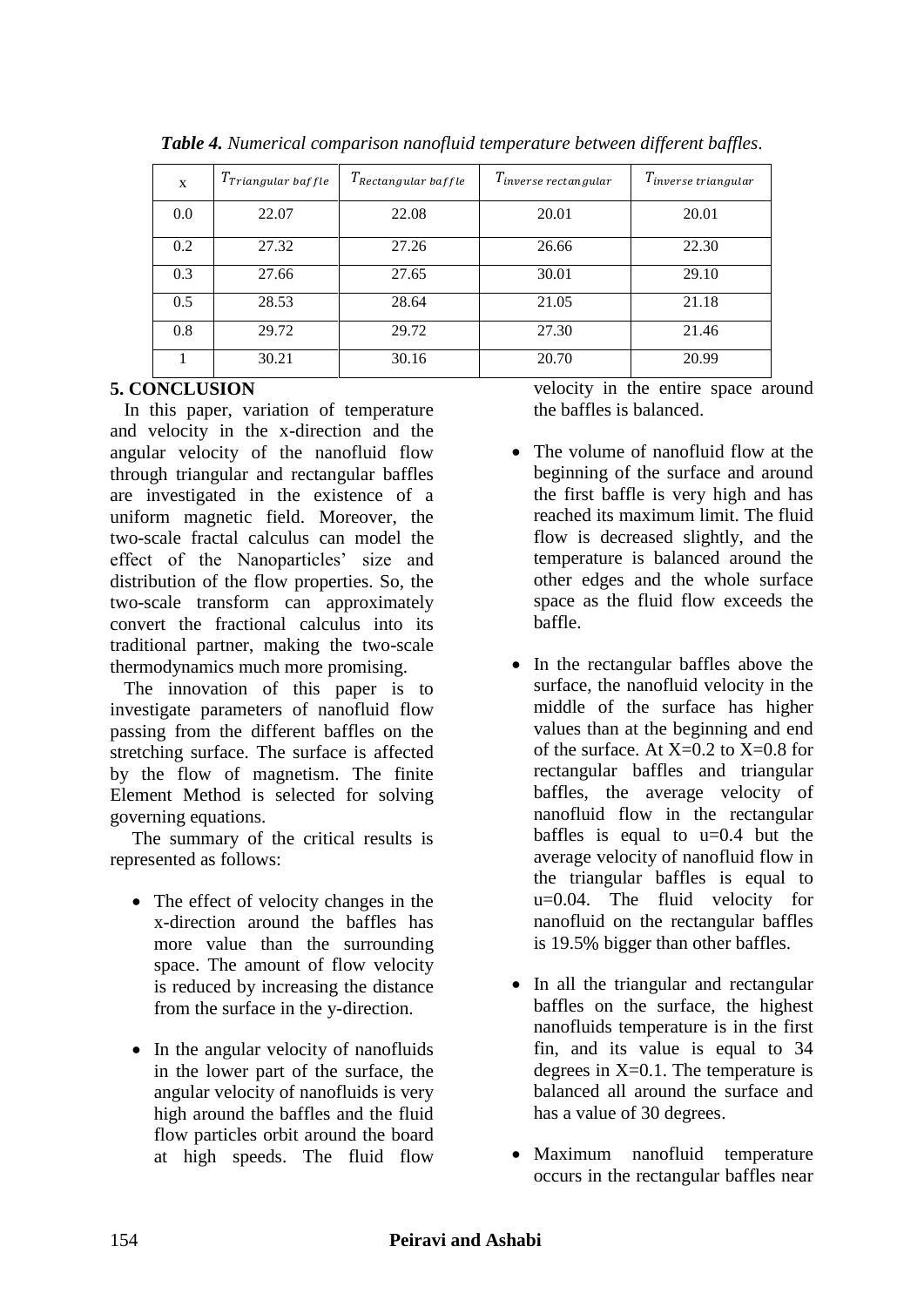the bottom wall. The amount of temperature is  $34^{\circ}$ C. The maximum temperature for triangular baffles and inverse triangular baffles is  $32^{\circ}$ C and 30 $\degree$ C. The fluid temperature for nanofluid on the rectangular and triangular baffles is 50% bigger than other baffles.

#### **DATA AVAILABILITY**

 The data that support the findings of this study are available on request from the corresponding author. The data are not publicly available due to state restrictions such as privacy or ethical restrictions.

#### **CONFLICT OF INTEREST**

 The authors declare that they have no conflict of interest.

#### **REFERENCES**

- 1. Maghsoudi, A. A., Soheil, M. J., Darbhenz, A.,"Effect of the Nano Particles in the New Generation of Concretes, SCC", *Int. J. Nanosci. Nanotechnol.*, 6 (2010) 137–143.
- 2. Ghozatloo, A., Shariaty Niassar, M., Rashidi, A.,*"*Effect of Functionalization Process on Thermal Conductivity of Graphene Nanofluids"*, Int. J. Nanosci. Nanotechnol.*, 13 (2017) 11–18.
- 3. Gangaiah, T., Saidulu, N., Venkata Lakshmi, A.,"The influence of thermal radiation on mixed convection MHD flow of a casson nanofluid over an exponentially stretching sheet"*, Int. J. Nanosci. Nanotechnol.*, 15 2 (2019) 83–98.
- 4. Peiravi, M. M., Alinejad, J., "3D Numerical Simulation of Fibers Arrangement Effects on Thermal Conductivity of Polymer Matrix Composite", *Mechanics of Advanced Composite Structures*, *9* (2022) 59– 73.
- 5. Ji-Huan, H., Mostapha, D. R.,"Insight into the Significance of Hall Current and Joule Heating on the Dynamics of Darcy–Forchheimer Peristaltic Flow of Rabinowitsch Fluid", *Journal of Mathematics*, 2021.
- 6. Ji-Huan, H., Abd Elazem, N. Y., "Insights into Partial Slips and Temperature Jumps of a Nanofluid Flow over a Stretched or Shrinking Surface", *Energies*, 14 (2021) 1-21.
- 7. Ji-Huan, H., Moatimid, G. M., Mostapha, D. R.,"Nonlinear instability of two streaming-superposed magnetic Reiner-Rivlin Fluids by He-Laplace method", *Journal of Electroanalytical Chemistry*, 895 (2021).
- 8. Peiravi, M. M., Alinejad, J., *"*Hybrid Conduction, Convection and Radiation Heat Transfer Simulation in A Channel with Rectangular Cylinder"*, Journal of Thermal Analysis and Calorimetry*, 140 (2019) 2733-2747.
- 9. Araban, H. P., Alinejad, J., Peiravi, M. M., "Entropy generation and hybrid fluid-solid-fluid heat transfer in 3D multi-floors enclosure", *International Journal of Exergy,* 37 (2022) 337-357.
- 10. Peiravi, M. M., Alinejad, J., "Nano Particles Distribution Characteristics in Multi-Phase Heat Transfer between 3D Cubical Enclosures Mounted Obstacles"*, Alexandria Engineering Journal*, 60 (2021) 5025- 5038.
- 11. Ramya, D., Rao, J. A., Shravani, I., "Numerical Simulation of MHD Boundary Layer Stagnation Flow of Nanofluid over a Stretching Sheet with Slip and Convective Boundary Conditions", *Journal Of Nanotechnology*, 16 (2020) 103-115.
- 12. Peiravi, M. M., Alinejad, J.,"Numerical analysis of secondary droplets characteristics due to drop impacting on 3d cylinders considering dynamic contact angle",*Meccanica*, 55 (2020) 1975–2002.
- 13. Ramya, D., Rao, J. A., & Shravani, I.,"Numerical Simulation of MHD Boundary Layer Stagnation Flow of Nanofluid over a Stretching Sheet with Slip and Convective Boundary Conditions", *International Journal of Nanoscience and Nanotechnology*, 16 (2020) 103-115.
- 14. Gangaiah, T., Saidulu, N., Venkata Lakshmi, A., "The Influence of Thermal Radiation on Mixed Convection MHD Flow of a Casson Nanofluid over an Exponentially Stretching Sheet", *International Journal of Nanoscience and Nanotechnology*, 15 (2019) 83-98.
- 15. Ghozatloo, A., Shariaty Niassar, M., Rashidi, A.,"Effect of functionalization process on thermal conductivity of graphene nanofluids", *International Journal of Nanoscience and Nanotechnology,* 13 (2017) 11-18.
- 16. Pushpa, B. V., Sankar, M., Mebarek-Oudina, F., "Buoyant Convective Flow and Heat Dissipation of Cu– H2O Nano liquids in an Annulus Through a Thin Baffle", *Journal of Nanofluids*, 10 (2021) 292-304.
- 17. Shafiq, A., Mebarek-Oudina, F., Sindhu, N. T., Abidi, A., "A study of dual stratification on stagnation point Walters' B nanofluid flow via radiative Riga plate: a statistical approach", *The European Physical Journal Plus*, 136 (2021).
- 18. Swain, K., Mebarek-Oudina, F., Abo-Dahab, S.M., "Influence of MWCNT/Fe3O4 hybrid nanoparticles on an exponentially porous shrinking sheet with chemical reaction and slip boundary conditions", *J Therm Anal Calorim,* 147 (2022) 1561–1570.